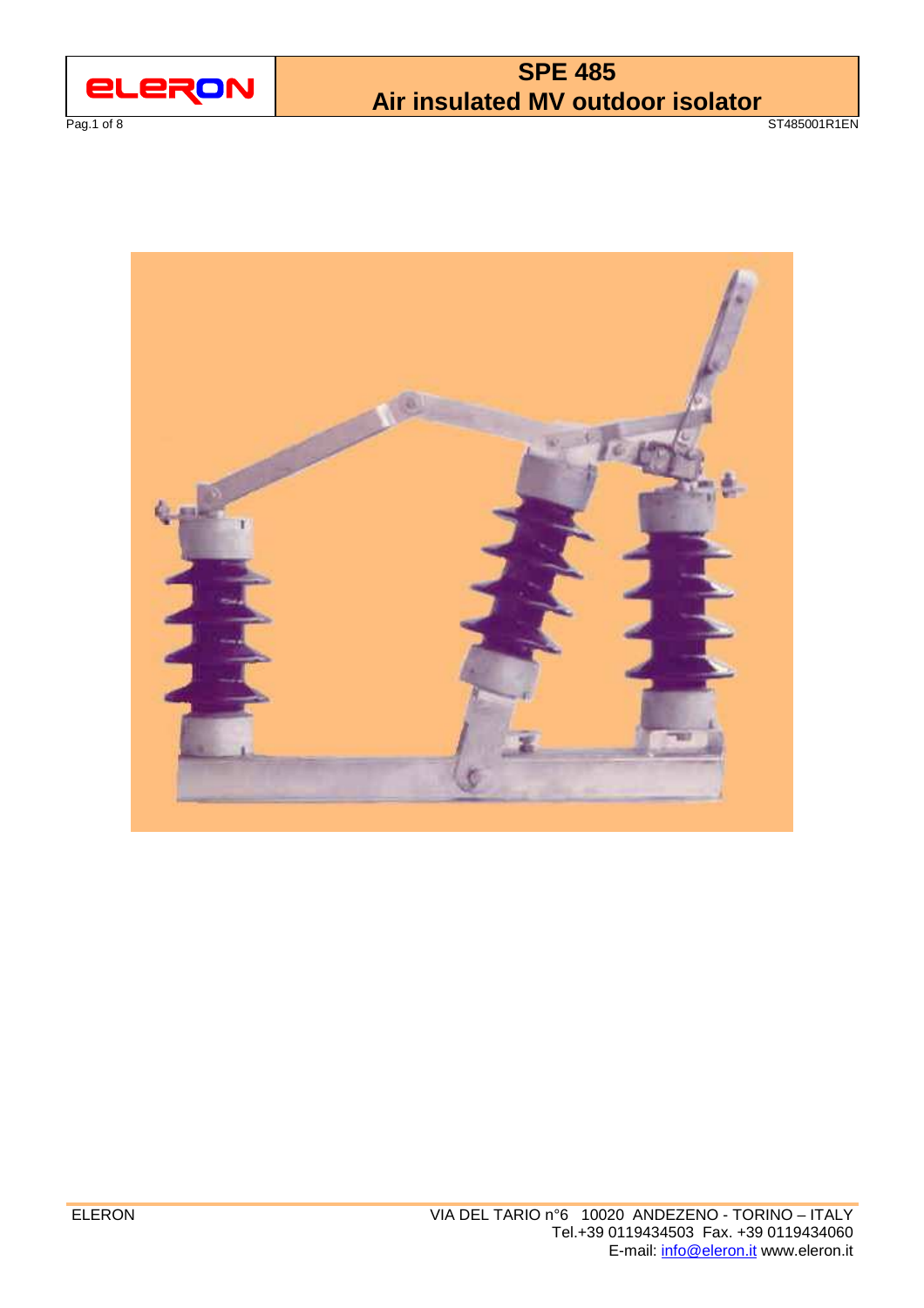

Pag.2 of 8 ST485001R1EN

### **GENERAL**

SPE 485 three phase outdoor isolator, is designed to be employed in rural or suburban districts distribution networks up to 36 kV and they are used for

 disconnection of lines or transformation spots on outdoor pole. It is pantograph disconnection with central oscillating insulator.

### **MOUNTING**

SPE 485 outdoor isolator can be **mounted** on pole top or vertical position.

 They are suitable for metal, concrete or timber poles, through standard fixing devices or special on request.

**CURRENT CARRYING SET** 

**Moving contact** consists in a pantograph made of three blades, two of them mounted in parallel. **Fixed contact** is made of bent sheet having a feature, which ensure an optimal working.

For both, material is copper Cu-ETP 99,90 tin-coated. Contacts pressure is controlled by stainless steel springs during normal conditions and by the

 self-tightening action when high current flow thorough them in particular conditions. Stainless steel bolts or brass clamps on request, carry out connecting of copper or aluminium alloy cables from 4.5-to14 mm of diameter. All small components like bolts, pins of the current carrying set, are made of stainless steel

### **BREAKING DEVICE**

SPE 485 outdoor isolator is equipped with a device that allows low load **breaking capacity**. Breaking comes across the air, it consist of a stainless steel

 whip spring loaded by the moving contacts during opening phase and then quickly released

### **INSULATORS**

**Insulating components** used are the following:

- **High-quality glazed porcelain insulators.**
- **Glass insulators.**
- **Composite in fibre glass and silicone rubber insulators**
- **Other on request**

All kind of insulators have hot dip galvanized cast iron

fittings and are in accordance to IEC standards. Different leakage distance can be chosen according to the environment pollution level.

### **OPERATING MECHANISM AND OPERATING DEVICES**

**Operating mechanism** The opening / closing speed is dependent of the operator.

**Operating devices** used are the following:

- **Manual intermediate transmission device** consists on a balancer manoeuvrable through an insulating rod.
- **Manual bottom transmission device** consists on a handle control manoeuvrable directly.

Devices are braced to the operating mechanism by means of one or more 1" pipe transmission rods and transmitting rod joint. An eyes hook allows to lock the operating device in open or closed position. Optional padlock can be fitted.

They are made of welded structural and bent metal sheets, protected against corrosion by hot-dip galvanization treatment.

Different operating devices are available on request.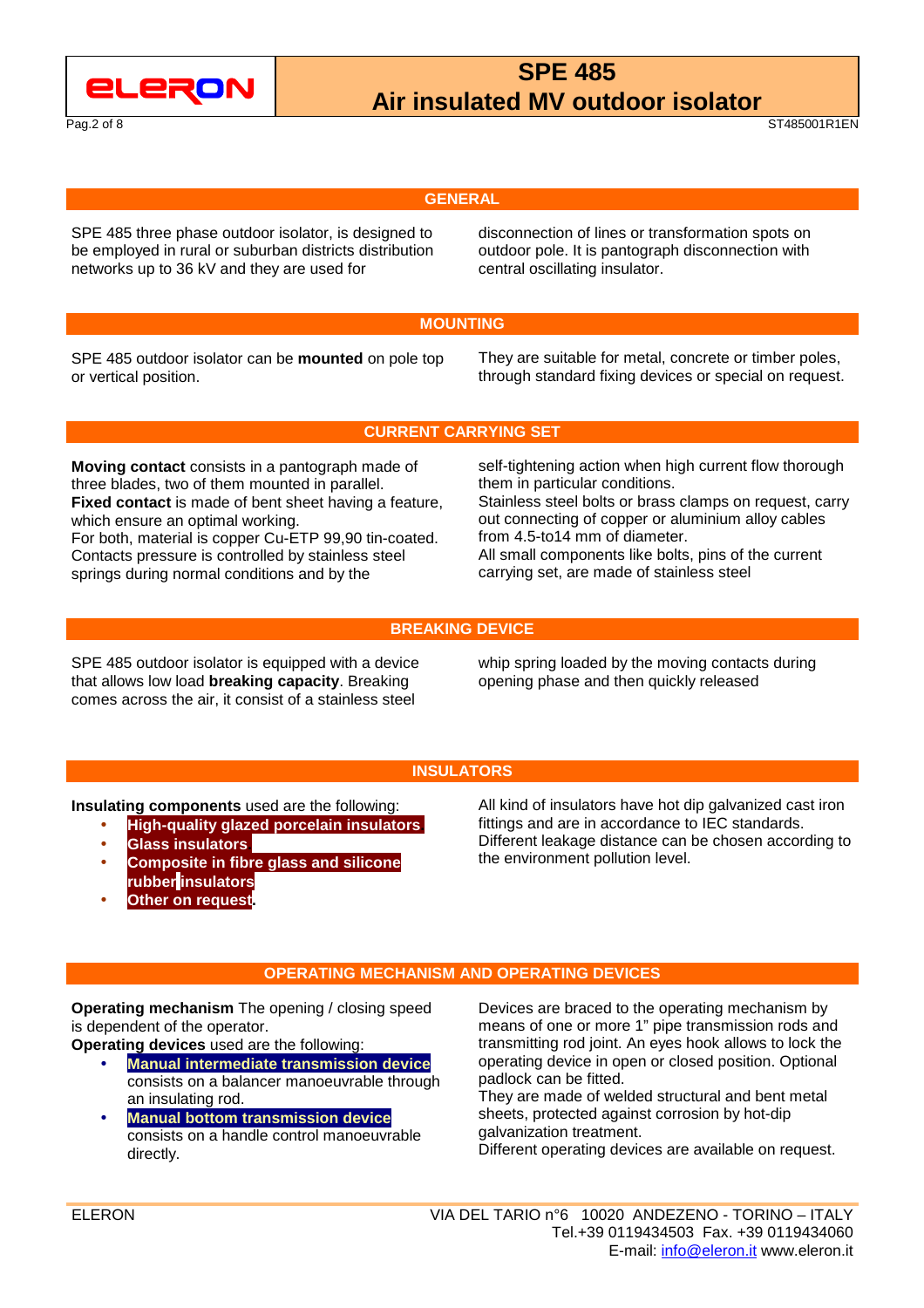

Pag.3 of 8 ST485001R1EN

#### **MANUFACTURING, STANDARDS, QUALITY ASSURANCE**

SPE 485 outdoor isolator is born from the experience of Eleron and can boast thousands installations and many years of duty.

The Eleron **manufactures** directly main parts of disconnector as contacts, frame, operating mechanism and devices. Remaining parts come from chosen suppliers, finally Eleron carry out to assembling and test the product.

An internal standard **Quality Assurance** in compliance with governs all manufacturing process UNI EN ISO 9001 standard

 Before shipment, all SPE 485 outdoor isolators are subject to the following **routine tests**:

### **- Dielectric test**

**- Measurement of the resistance of the main circuit - Mechanical operating test**

SPE low load break switch isolators comply with the following **standards**:

- **International IEC 62271-102 - National CEI EN 62271-102 - ENEL (Italian Electricity Board)**

### **TECHNICAL CHARACTERISTICS**

| Ambient temperature                                                       | [°C] | $-25 \div 50$   |             |
|---------------------------------------------------------------------------|------|-----------------|-------------|
| Nr. of mechanical manoeuvre                                               |      | 1000            |             |
| Ice making capacity                                                       |      | 10 <sup>°</sup> |             |
| <b>Isolator's electrical characteristics</b>                              |      | <b>24kV</b>     | <b>36kV</b> |
| Rated normal voltage                                                      | [kV] | 24              | 36          |
| Rated withstand voltage toward earth and between phases (50-60 Hz/1 min.) | [kV] | 50              | 70          |
| Rated withstand voltage between open contacts (50-60 Hz/1 min.)           | [kV] | 60              | 80          |
| Impulse withstands voltage toward earth and between phases                | [kV] | 125             | 170         |
| Impulse withstands voltage between open contacts                          | [kV] | 145             | 195         |
| Rated normal frequency                                                    | [Hz] | $50 \div 60$    |             |
| Rated normal thermal current                                              | [A]  | $400 \div 630$  |             |
| Rated admissible short-time current (1 sec.)                              | [KA] | 12,5            |             |
| Rated breaking capacity                                                   | [A]  | 10              |             |
| Rated breaking capacity of capacitive current                             | [A]  | 5               |             |
| Rated breaking capacity of inductive current                              | [A]  |                 |             |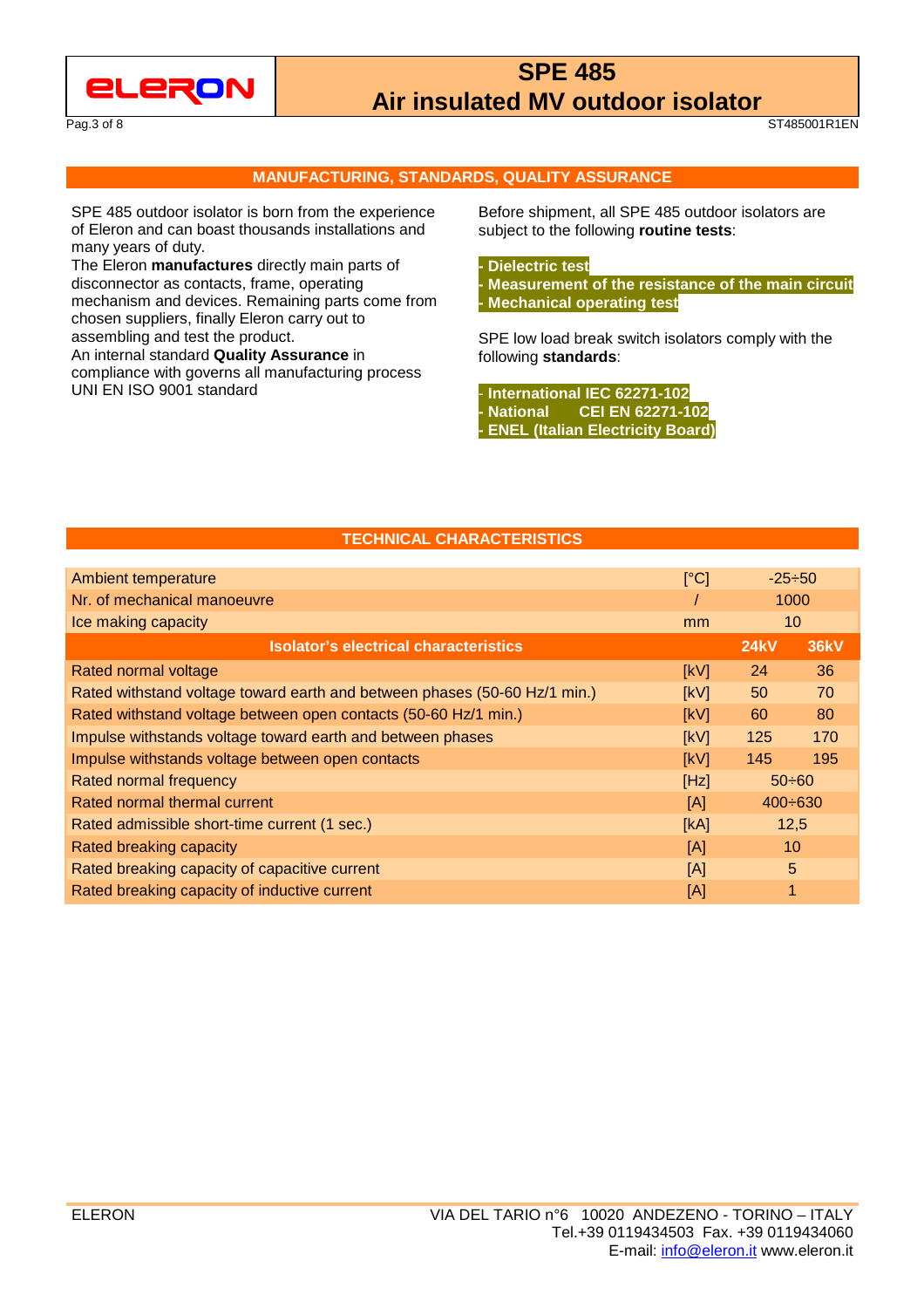

Pag.4 of 8 ST485001R1EN

### **DIMENSIONS**



| <b>Overall dimensions (mm)</b> |    |     |      |     |      |     |     |
|--------------------------------|----|-----|------|-----|------|-----|-----|
| k٧                             |    | 600 | 1370 | 365 | 820  | 305 | 680 |
|                                | ახ | 700 | 1570 | 465 | 1020 | 445 | 820 |

\* Different centre pole available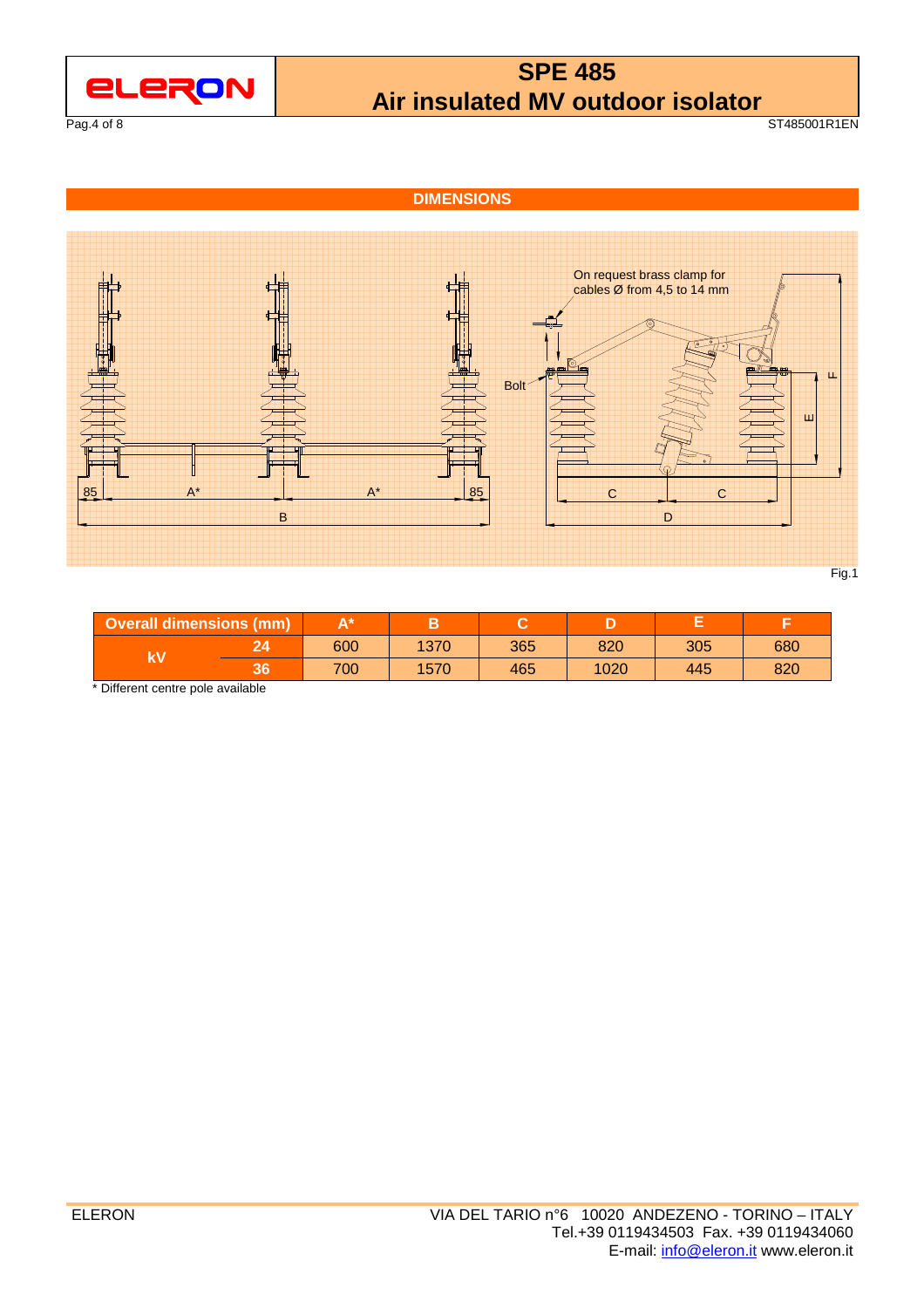

Pag.5 of 8 ST485001R1EN

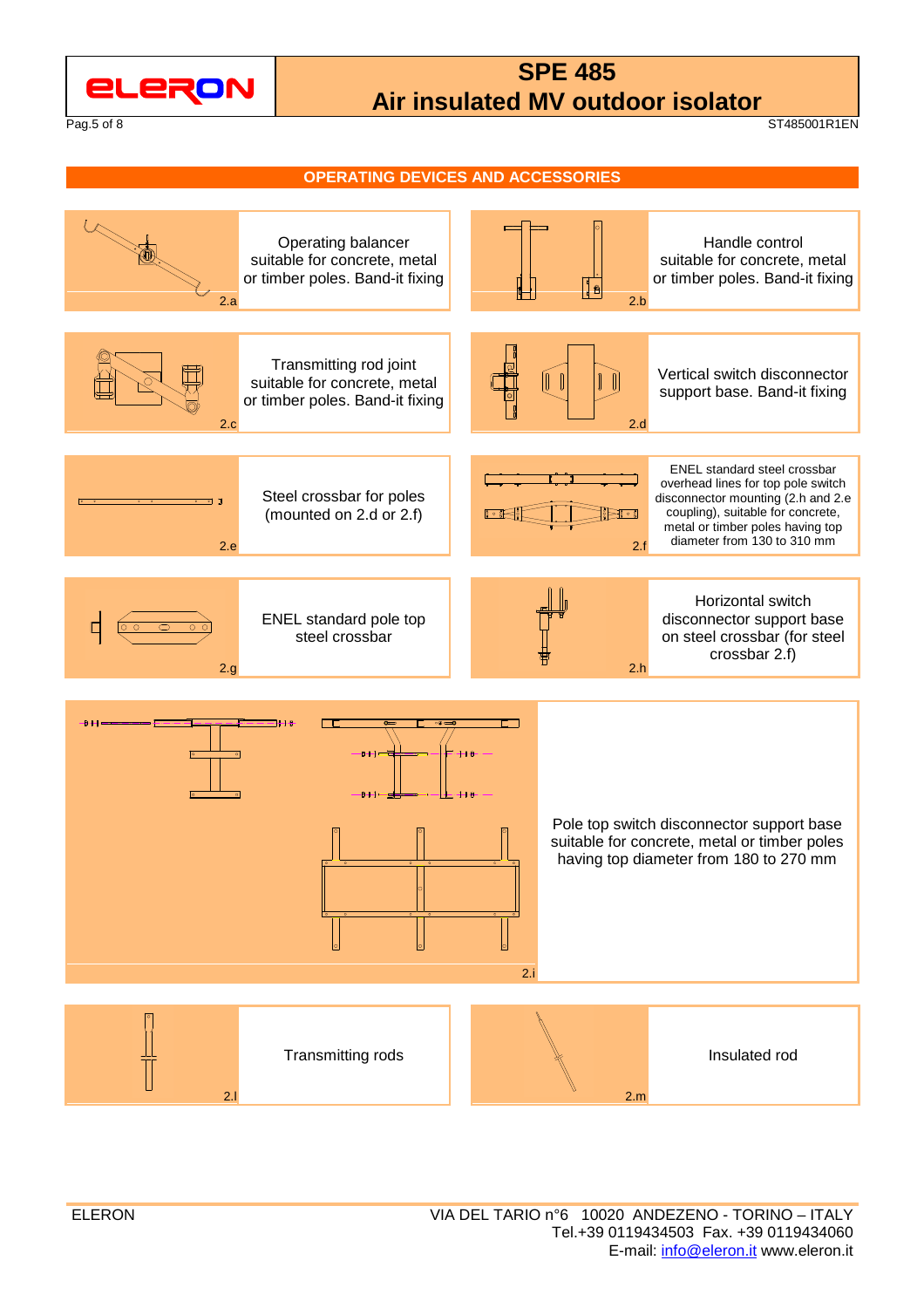| <b>ELERON</b><br>Pag.6 of 8 |                                                | <b>SPE 485</b><br>Air insulated MV outdoor isolator | ST485001R1EN                                                                 |
|-----------------------------|------------------------------------------------|-----------------------------------------------------|------------------------------------------------------------------------------|
| 2.n                         | Band-it size 3/4" (19mm) for<br>device fixing. | $\left\langle \circ \right\rangle$<br>2.0           | $Socket - eye$                                                               |
| 2.p                         | 90° shackle                                    | 2.q                                                 | Ball - eye                                                                   |
| 2.r                         | Tower fitting light 70mm                       | 2.5                                                 | Tower fitting light 172mm                                                    |
| 2.t                         | Tension clamp                                  | 2.u                                                 | Glass or composite fibre<br>glass and silicon rubber<br>suspension insulator |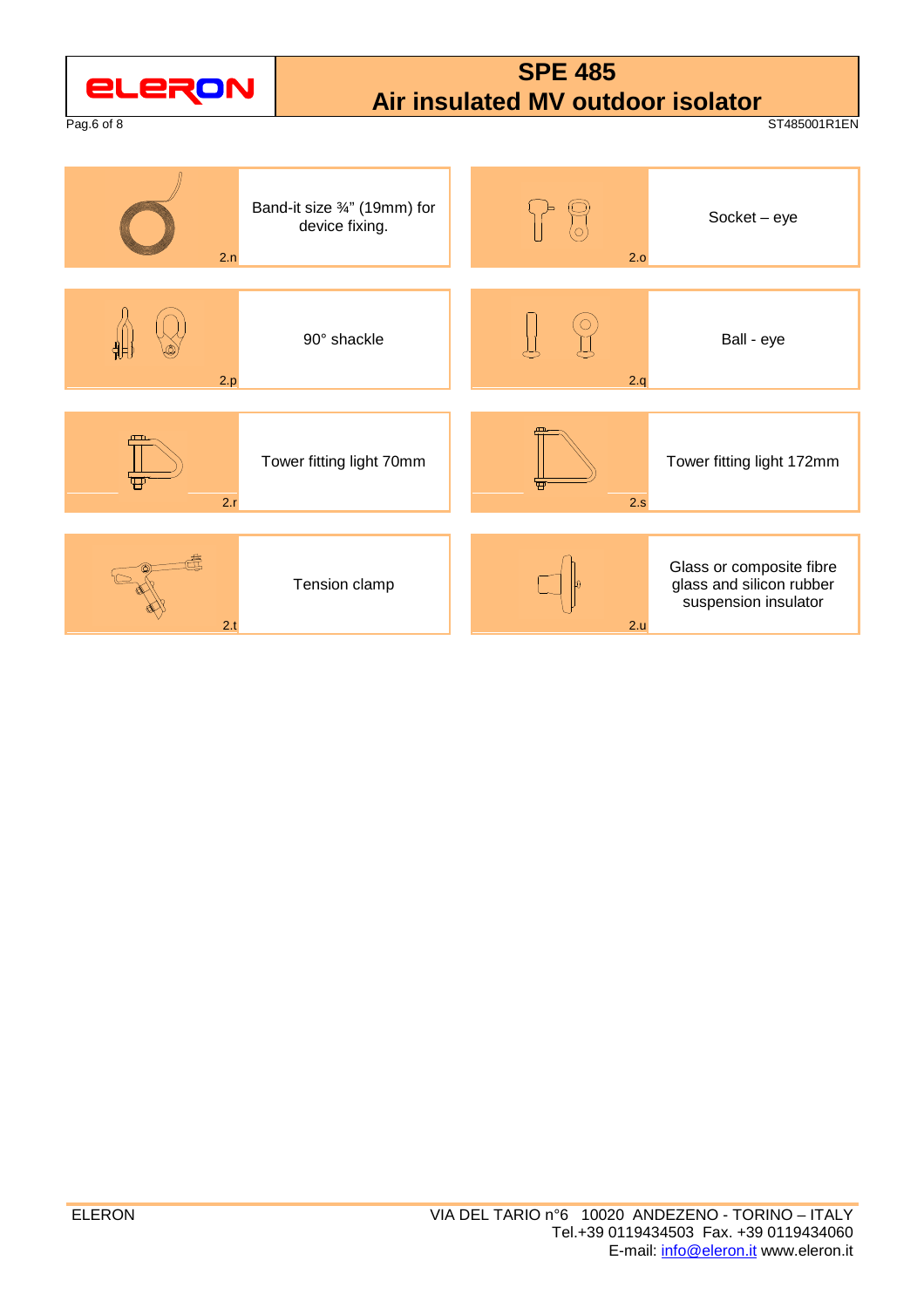

Pag.7 of 8 ST485001R1EN

**TYPICAL INSTALLATION ON POLE**